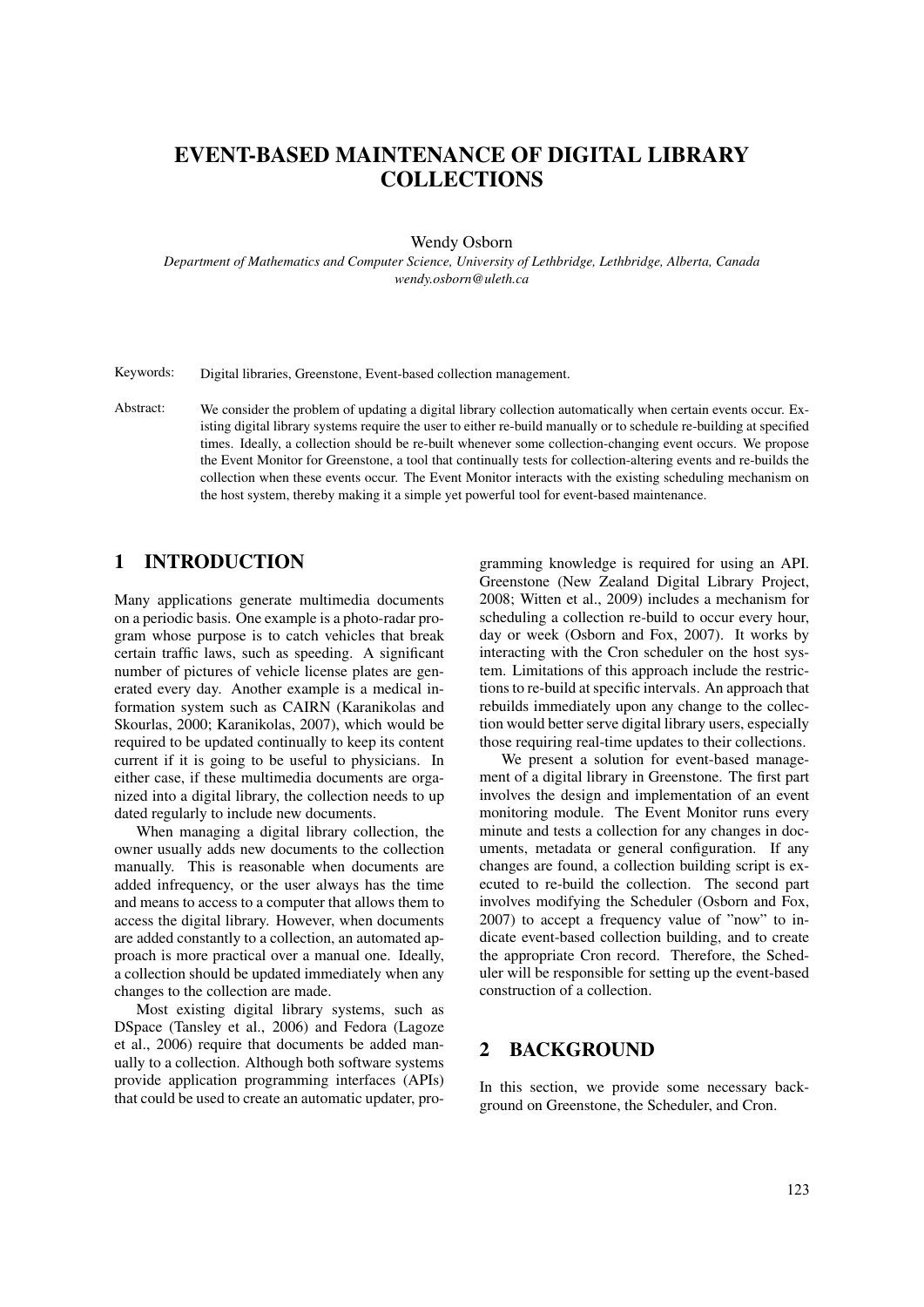### 2.1 Greenstone

Greenstone (New Zealand Digital Library Project, 2008; Witten et al., 2009) is a software suite for creating custom digital library collections and making them available locally or via the Internet. A digital library collection contains documents of varying formats, including images, PDF files, Word documents, etc. A Greenstone collection can be customized in many ways. For example, a user can specify the appearance of the interface to their collection, how the collection will be accessed, and the types of documents that the collection can contain.

A greenstone collection can be maintained in two ways. The first is by using the import and build commands that are executed from a command prompt. The second is by using the Greenstone Librarian Interface (GLI) (Witten, 2004), which allows users who are more comfortable with using a graphical user interface to have full access to the same functionality.

# 2.2 Cron

Cron (Nemeth et al., 2007; Vixie, 1994; Schapira, 2004) is a program for users to schedule tasks that will run automatically at a specified time. A task can be one command, or a script containing several commands that are executed in sequence. Initially, Cron was implemented for Unix and Linux platforms, with most systems running Vixie Cron (Vixie, 1994). Mac OS X also runs Vixie Cron. In addition, versions of Cron now exist for Windows platforms, such as Pycron (Schapira, 2004). We summarize the general ideas behind all implementations of Cron that are applicable to our work.

Every minute, Cron reads task configuration files, called crontab files, that contain a record for every task that is scheduled for execution at a specific time. The format of a crontab record is (*min hr dom moy dow user task*), where *min*, *hr*, *dom*, *moy*, and *dow* are the minute, hour, day of month, month of year and day of week, respectively, *user* is the username that the command will run under, and *task* is the command or script that is executed at the specified time.

Two types of crontab include system crontab and user crontab. A system crontab file is mainly for system administration and maintenance tasks. Also, even if all tasks have a specified low-level username, root privileges are required for modifying a system crontab file. A user crontab file can be set up by any user on the system to execute tasks under their own username. Assuming the user has permission to execute the task, no root permissions are required. Therefore, the Greenstone scheduler uses a user crontab file.

30 \* \* \* \* /collect/pics/gsdl.pl 59 23 \* \* \* /usr/bin/cleanup.bash<br>00 6 \* \* 7 /home/someuser/alarm \* \* 7 /home/someuser/alarm 00 0 1 1 \* echo "Happy New Year!"

#### Figure 1: Sample Crontab File.

```
#!/usr/bin/perl
$ENV{'GSDLHOME'}="/home2/gsdl/gsdl";
$ENV{'GSDLOS'}="linux";
$ENV{'GSDLLANG'}="";
$ENV{'PATH'}="/bin:/usr/local/bin:
     /usr/bin:/usr/local/gsdl/bin/script:
     /usr/local/gsdl/bin/linux";
system("import.pl -removeold pics");
system("buildcol.pl -removeold pics");
system("\\rm -r /collect/pics/index/*");
system("mv /collect/pics/building/*
         gsdl/collect/pics/index/");
system("chmod -R 755 /collect/pics/index/*");
```
00 0 \* \* \* /gsdl/collect/pics/cron.pl

Figure 2: Sample Building Script and Crontab Record.

Figure 1 displays a sample user crontab file with 4 tasks that are scheduled for specific times. The first task, /collect/pics/gsdl.pl, is scheduled to be run at 30 minutes past every hour. The second task, /usr/bin/cleanup.bash, is scheduled for execution daily at 11:59pm. The third task, home/someuser/alarm, is scheduled every Sunday at 6:00am. Finally, the fourth task, which echoes "Happy New Year!", is schedule for execution every January 1st at 12:00am.

#### 2.3 The Scheduler

The Scheduler (Osborn and Fox, 2007; Osborn et al., 2008) is a command-line program that is part of the Greenstone software suite. The Scheduler creates a building script for a specific collection and also interacts with Cron on the operating system. The original version of the Scheduler takes as command-line arguments the name of the collection, the import and build commands (and all of their required arguments), and the frequency of execution (hourly, daily or weekly). The output from the Scheduler is a customized Perl script that rebuilds the collection, and modifications to the Cron scheduling service to execute the script at the frequency specified.

For example, suppose we want to schedule a daily build of the collection *pics*. A call to the Scheduler would resemble the following:

```
schedule.pl
    -import "import.pl -removeold pics"
```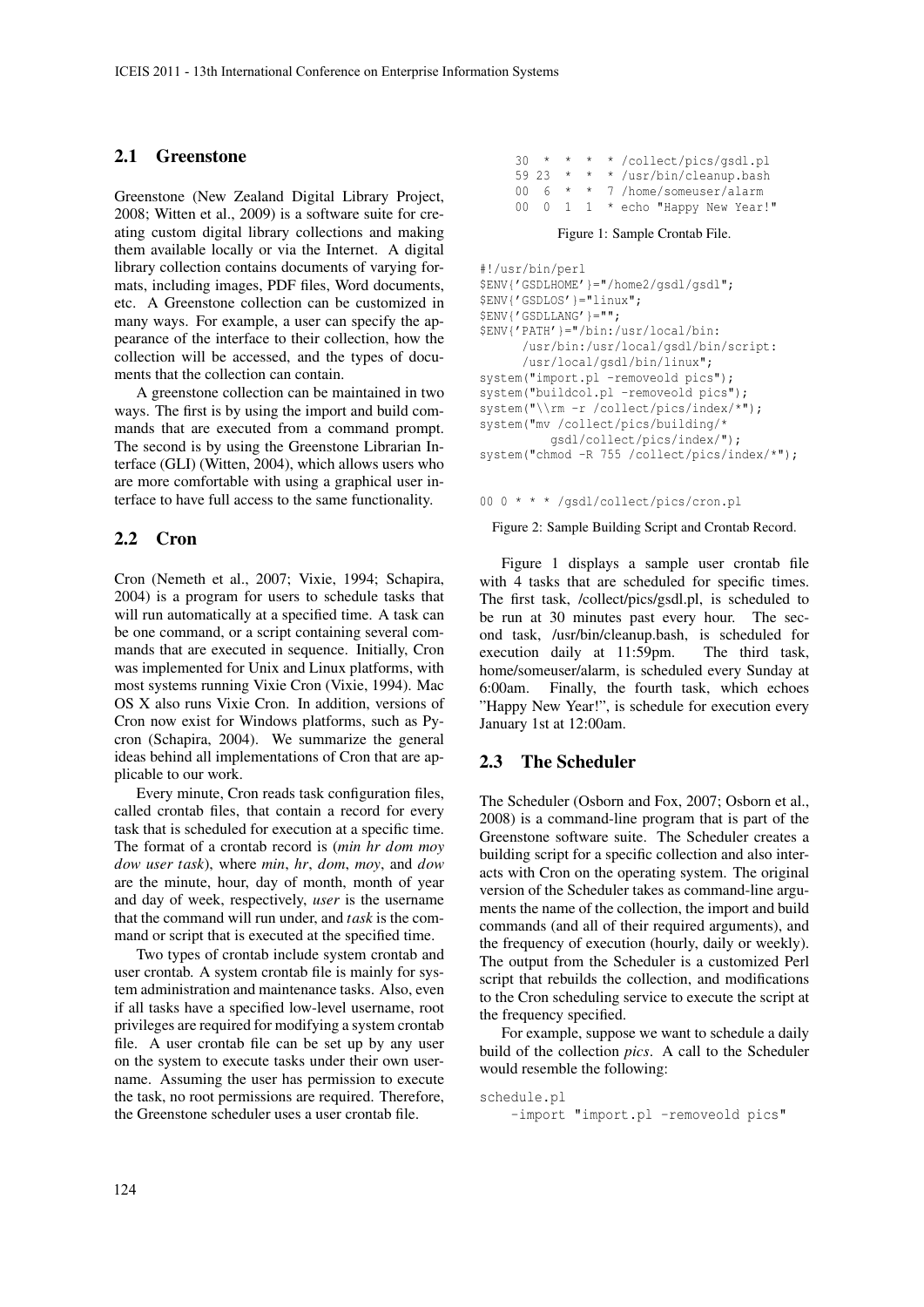-build "buildcol.pl -removeold pics" -frequency daily -colname pics

Figure 2 shows the resulting build script and *crontab* record for the collection *pics* on Linux.

In addition, a call to the Scheduler can be made through the GLI (Osborn et al., 2008). Figure  $4(a)$ depicts the Options Pane for the Scheduler. Here, the collection owner can select the appropriate option. Then, they can click on Schedule Action for the scheduling to take affect.

# 3 EVENT-BASED MAINTENANCE

We present a solution for the event-based construction of a digital library collection in Greenstone. The overall process is presented first, followed by all events that require a digital library collection to be re-built. Then, the Event Monitor is presented, followed by required changes to the Scheduler.

### 3.1 Overall Process

The following sequence of events is adopted for the event-based building of a Greenstone collection. First, an Event Monitor performs the task of detecting the events that require that the collection be re-built. If any of these events are detected, and the collection is not already in the middle of a re-building process, the collection is re-built using an automation script (i.e. cron.pl) that is created specifically for the collection. This sequence of events is set up by the Scheduler to execute every minute.

#### 3.2 Events

Many events require that a collection be rebuilt in order to reflect changes. The events can be categories into documents, metadata, and collection configuration. Each is presented below.

#### 3.2.1 Documents and Metadata

- 1. Adding a Document. When a new document is added to the import folder of a collection, it is not part of the collection until it is re-built.
- 2. Deleting a Document. Similarly, if a document is deleted from the import folder, it is not removed from the collection until it is re-built.
- 3. Updating a Document. Also, if the content of an existing document needs to be updated, this can only occur with the copy in the import folder.

Therefore, the collection needs to be re-built to reflect changes in any document.

The same situations apply to user-specified metadata. If any metadata is added to a document, updated for a document or removed from a document, the collection must be rebuilt to reflect the changes. In addition, any indices and browsers that depend on those metadata values must be updated to reflect any changes.

#### 3.2.2 Updated Collection Configuration

The configuration of a Greenstone digital library can be modified in the following ways:

- 1. Plugins. If documents of types currently unknown to the collection are introduced, the corresponding Plugins that are required for processing them must be specified.
- 2. Indices and Classifiers. When working with both indices and classifiers, the collection owner can update the following. The first is the type of index or classifier that will be created. The second is the metadata that is organized for searching or browsing (for example, dc.Title). The third are options for the browsers.
- 3. Display Formatting. In addition, a collection owner can specify how a list of documents that is retrieved via searching or browsing is visualized in a web browser.

The first two options - updates to Plugins and Indices/Classifiers - requires a collection to be re-built.

#### 3.3 Event Detection Module

In this section, we present our solution to event detection in Greenstone. The Event Monitor is written in Perl and runs on Linux, Windows and Mac OS X. Perl was chosen because a Perl script is executable across different platforms and meets the cross-platform requirement of Greenstone.

The Event Monitor requires as input the name of collection to be monitored. It also requires that a cron.pl script exists for the specified collection, and that a Cron task is set up to execute the Event Monitor every minute. The latter two requirements are handled by the Scheduler, and will be presented later.

The events that are detected by the Event Monitor are handled in this order: updates to the collection configuration, updated documents, added documents and deleted documents.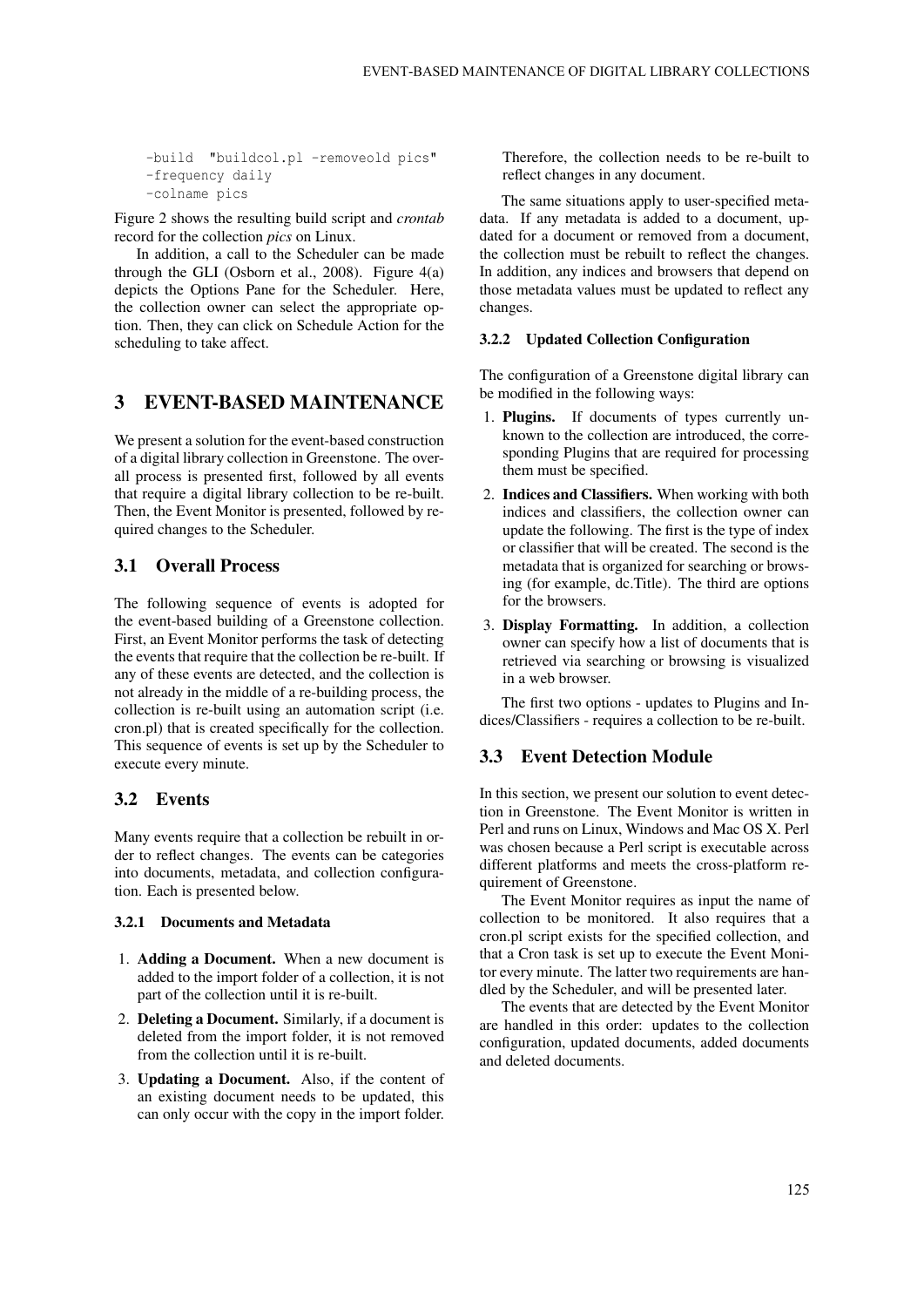#### 3.3.1 Updated Collection Configuration

The configuration of a Greenstone collection is stored in a collection configuration file (i.e. collect.cfg). The modification timestamp of the collection configuration file is compared to the modification timestamp of the archives source file (i.e. archiveinfo-src.gdb). If the collection configuration file has a modification timestamp that is more recent, then the collection configuration has changed since the last time the collection was built, and therefore the collection needs to be updated. This test is performed first because it is the fastest of all to perform. If the configuration has been updated, the collection can be re-built automatically without having to test for the other events.

We compare modification timestamp of the collection configuration file against the archive source file (i.e. archiveinf-src.gdb) modification timestamp instead of against the system clock (minus one minute) for the following reasons: 1) For the first iteration of the Event Monitor, the collection may be out of date by more than one minute and 2) If a collection takes more than one minute to build, as the case is with very large digital library collections, the resulting collection will be out of date by more than one minute. Therefore all time comparisons are performed versus the archive source file.

#### 3.3.2 Added and Updated Files

Each document in the import folder is evaluated to see if it new or updated at the same time. Therefore, only one pass needs to be made through the import directory. A list of documents that have been imported into the collection is obtained from the archive source file. In addition, the modification timestamp for the archives source file is obtained. This is an indicator of when the collection was last built.

For each document, it is first determined if it is in the list of existing documents. Then, its modification timestamp is evaluated against that for the archive source file. If the document is not in the list of existing documents, or if its timestamp is more recent that that of the archives source file, then the document was added or updated since the last build, and the collection must be re-built.

#### 3.3.3 Deleted Files

When a file is deleted from the import folder, it is no longer possible to use it for testing against any documents lists. However, it is possible to perform a quick test to see if the number of documents is less than the number that have been added to the collection. A difference in values indicates that some documents have

```
schedule.pl
-colname pics
 -import "import.pl -removeold pics"
 -build "buildcol.pl -removeold pics"
 -frequency now
```
Figure 3: Scheduler Command for Event-based Collection Building.

been deleted from the import directory. A count of files in the import directory can be obtained during the Add/Update stage. Therefore, only a count of the number of documents in the list of existing documents needs to be obtained to do this comparison.

#### 3.3.4 Metadata Changes

Because any user-specified metadata is stored in a file in the import directory, any additions, updates or deletions of metadata are handled by comparing the modification timestamp of the metadata file against that of the archives source file. Therefore, it is handled the same way as a document update.

### 3.4 Scheduler Modifications

The Event Monitor requires that the collection it is monitoring have an existing automation script and an existing crontab record that schedules the execution of the monitor every minute. The Scheduler creates that appropriate automation script that is tailored to the collection and the needs of its owner. In addition, the Scheduler handles the generation of crontab records for the scheduled build of collections. Therefore, all that needs to be extended in the scheduler to work for event-based collection building are: 1) the specification of a 'now' value for the -frequency option, and 2) for this option, the generation of a crontab record that calls the Event Monitor module. Figure 3 depicts a modified Scheduler command to initiate event-based collection building. Also, Figure 4(a) depicts the GLI with the frequency option value of "now".

# 4 APPLICATION

We present a simple application of event-based collection building from the GLI. In this scenario, we have a traveler who wants to post pictures of her trip in a Greenstone collection for her friends to view. Instead of waiting until the end of the trip, the traveler wants to post her pictures from her hand-held device, incrementally adding to the collection when necessary. The traveler does not want to worry about accessing the GLI while traveling. Instead, she simply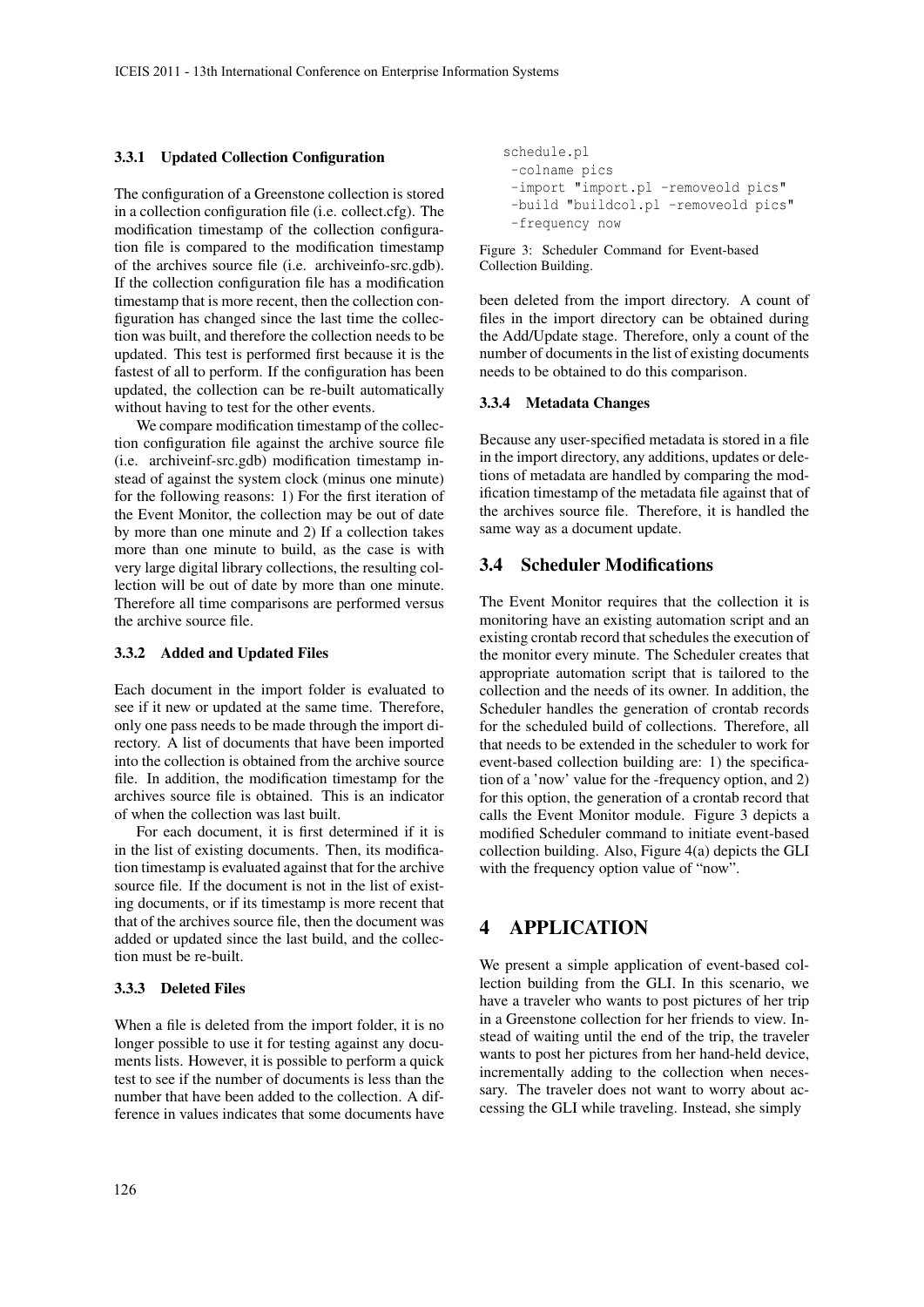|                                                                                                  |                           | Greenstone Librarian Interface 2.83 Server: v2 Mode: Expert Collection: pics (pics) |                          |
|--------------------------------------------------------------------------------------------------|---------------------------|-------------------------------------------------------------------------------------|--------------------------|
| Edit<br>File                                                                                     |                           |                                                                                     | @ Help                   |
| <b>B</b> Enrich<br>Design <b>B</b> Create<br><b>⊙</b> Format<br>$\mathcal{S}$ Gather<br>Download |                           |                                                                                     |                          |
| <b>Collection Import, Build, and Scheduling Options</b>                                          |                           |                                                                                     |                          |
| <b>Import Options</b><br><b>Build Options</b>                                                    | $\triangleright$ schedule |                                                                                     |                          |
| <b>Schedule Options</b><br>Message Log                                                           | $\triangledown$ frequency | now - Re-build immediately on collection changes                                    | $\blacktriangledown$     |
|                                                                                                  | $\triangleright$ action   | add - Schedule automatic re-building                                                | $\overline{\phantom{a}}$ |
|                                                                                                  | email                     |                                                                                     |                          |
|                                                                                                  | $\Box$ to addr            |                                                                                     |                          |
|                                                                                                  | fromaddr                  |                                                                                     |                          |
|                                                                                                  | $\Box$ smtp               |                                                                                     |                          |
|                                                                                                  |                           |                                                                                     |                          |
|                                                                                                  |                           |                                                                                     |                          |
| Complete Rebuild                                                                                 |                           |                                                                                     |                          |
| ◯ Minimal Rebuild                                                                                |                           |                                                                                     | ▼                        |
| <b>Schedule Action</b>                                                                           |                           | <b>Preview Collection</b><br><b>Cancel Build</b>                                    |                          |

(a) Scheduling Options Pane.

| FF<br><sup>5</sup> Titles - Mozilla Firefox                                                                          | $\Box$ ex<br><sup>U</sup> Titles - Mozilla Firefox                                                                                                                                        |  |  |
|----------------------------------------------------------------------------------------------------------------------|-------------------------------------------------------------------------------------------------------------------------------------------------------------------------------------------|--|--|
| Ele Edit Yew Higtory Bookmarks Tools Help                                                                            | Elle Edit View History Bookmarks Tools Help                                                                                                                                               |  |  |
| $Q$ R<br>Rep://142.66.56.24/gsdPe=d-010-00-off-ne v D C-                                                             | $Q$ $\mathbf{R}$<br>12                                                                                                                                                                    |  |  |
| Customize Links   Free Hotmail   Windows Marketplace   Windows Media   Windows                                       | Customize Links   Free Hotmail   Windows Marketplace   Windows Media   Windows                                                                                                            |  |  |
| HOME HELP<br><b>PREFERENCES</b><br>new zealand 2008<br>titles                                                        | HELP<br><b>PREFERENCES</b><br>HOME<br>new zealand 2008<br>titles                                                                                                                          |  |  |
| filenames<br>titles<br>search<br>pic1<br>(picl, ipg)<br>颱<br>pic2<br>(pic2, ipg)<br>R<br>pic3<br>(pic3, ipg)<br>Done | titles<br>filenames<br>search<br>pic1<br>(picl, ipg)<br>r<br>pic2<br>(pic2, ipg)<br>pic3<br>(pic3, ipg)<br>r<br>pic4<br>(pic4, ppg)<br>pic5<br>(pic5, ppg)<br>pic6<br>(pic6, ppg)<br>Done |  |  |
| (b) Build - First Day.                                                                                               | (c) Build - Second Day.                                                                                                                                                                   |  |  |



Figure 4: Collection Build Scheduling.

wants to upload the pictures to the import folder of her collection, and have her collection rebuilt immediately after she uploads her pictures. This can be accomplished by setting up an event-based automatic rebuild of the collection of travel photos from the GLI.

Before departing, the traveler runs the GLI and creates a new collection. Then, she selects the Create tab to display the collection creation pane. From here, clicking on Schedule Options will display the available options for setting up a scheduled, automatic collection build of the collection of travel pictures. Figure 4(a) depicts the available scheduling options, which are displayed with default values. Here, the traveler selects schedule, which indicates that she wants to set up a scheduled, automatic build. Also, she selects a frequency of now and an action of add (or, to create a new event-based build).

Next, the traveler clicks on Schedule Action. This will set up the building script for the collection of travel pics, as well as the crontab record that will indicate to Cron that the Event Monitor will continually monitor her collection for new pictures, and automatically update the collection whenever new pictures ar